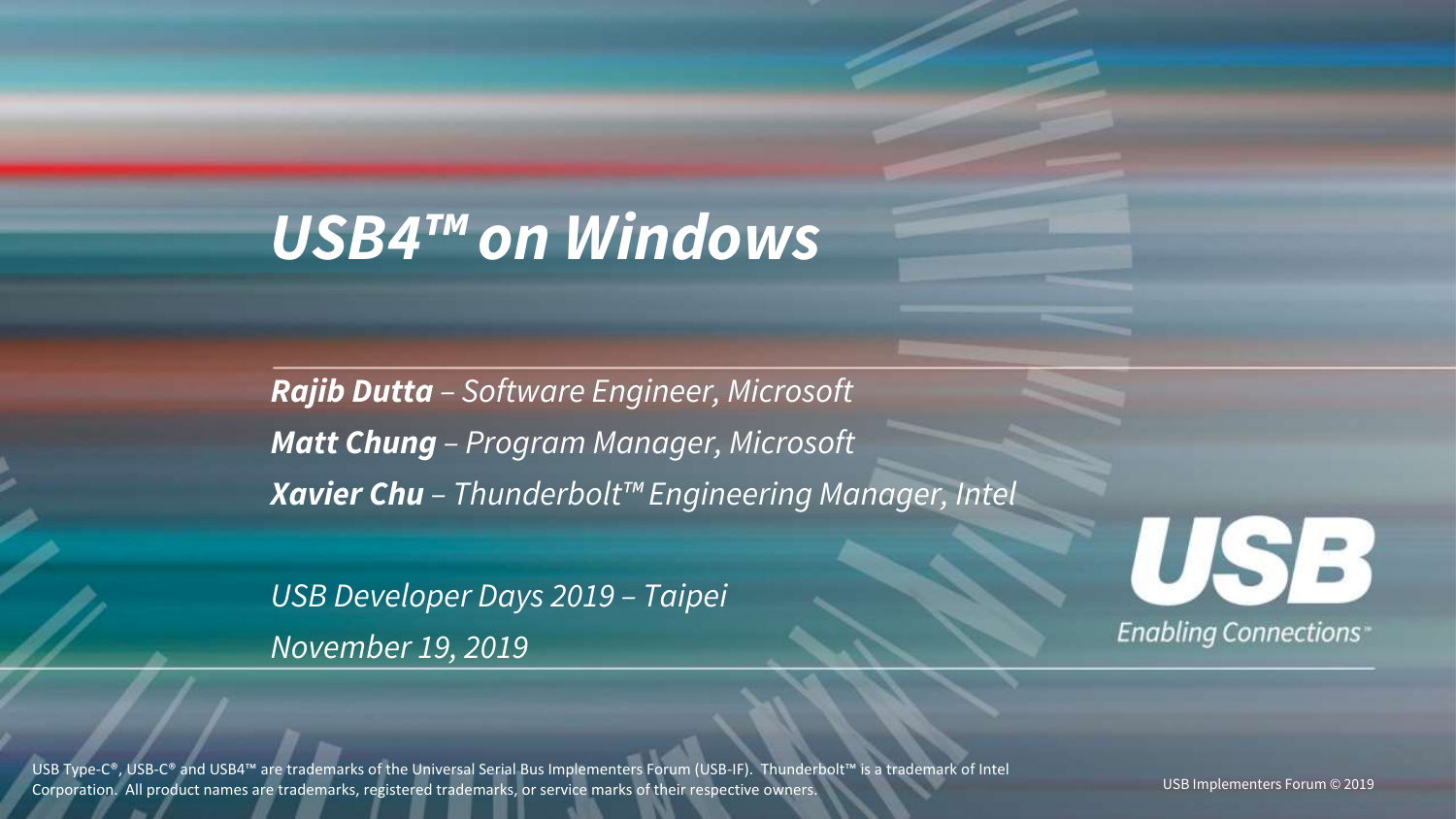- Support for USB4™ on Windows
	- Goals
	- Introduction to Software Connection Manager (CM)
	- Software Architecture
- Support for Firmware Update
- Pre-boot support
	- Software CM in pre-boot
	- Switching between SW & FW CM
	- Mapping Host Interface to tunneled ports
- Security
- Requirements and Validation
- Timelines
- Q & A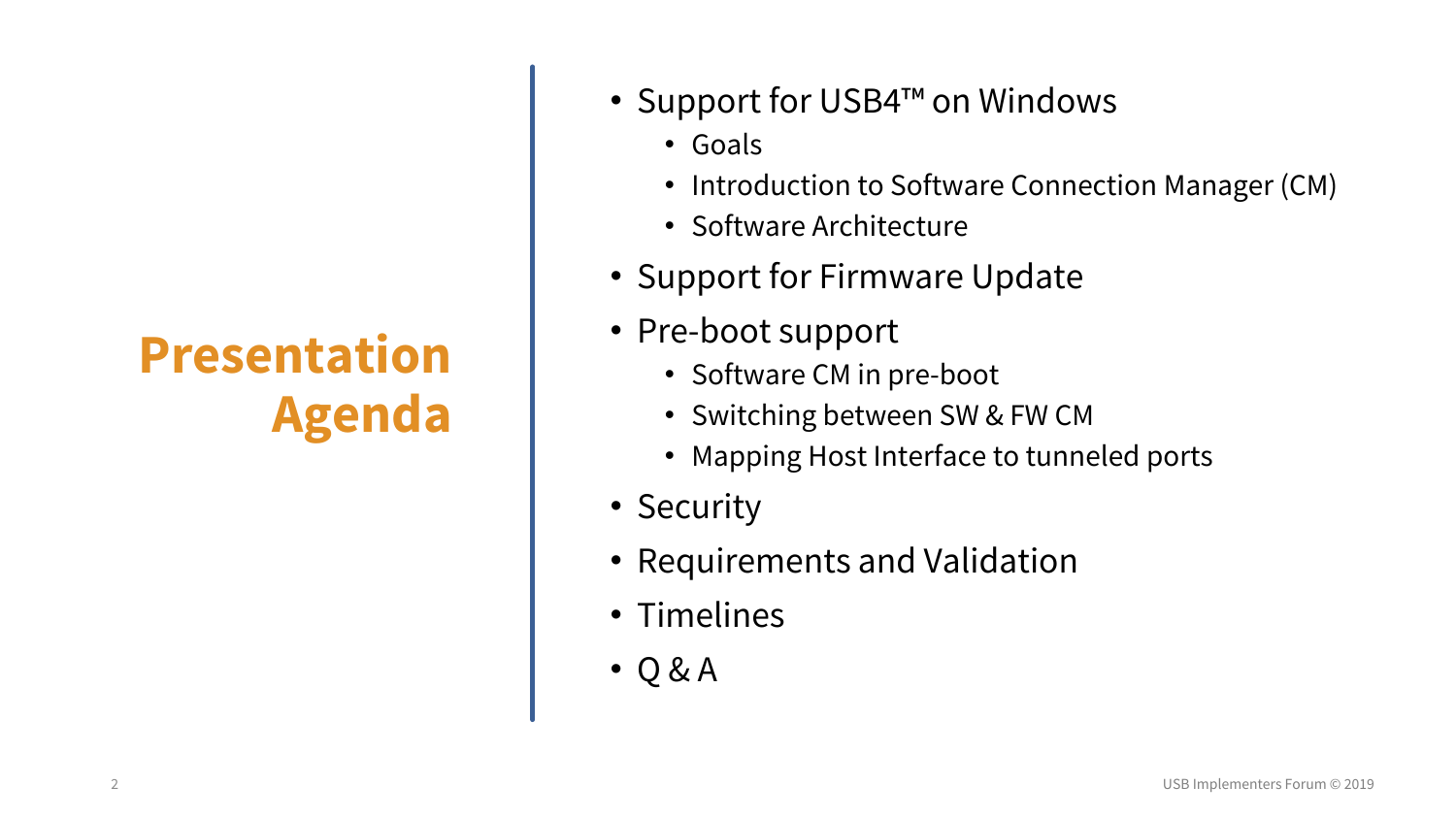- **Support for USB4™ on Windows**
	- **Goals**
	- **Introduction to Software Connection Manager (CM)**
	- **Software Architecture**
- Support for Firmware Update
- Pre-boot support
	- Software CM in pre-boot
	- Switching between SW & FW CM
	- Mapping Host Interface to tunneled ports
- Security
- Requirements and Validation
- Timelines
- Q & A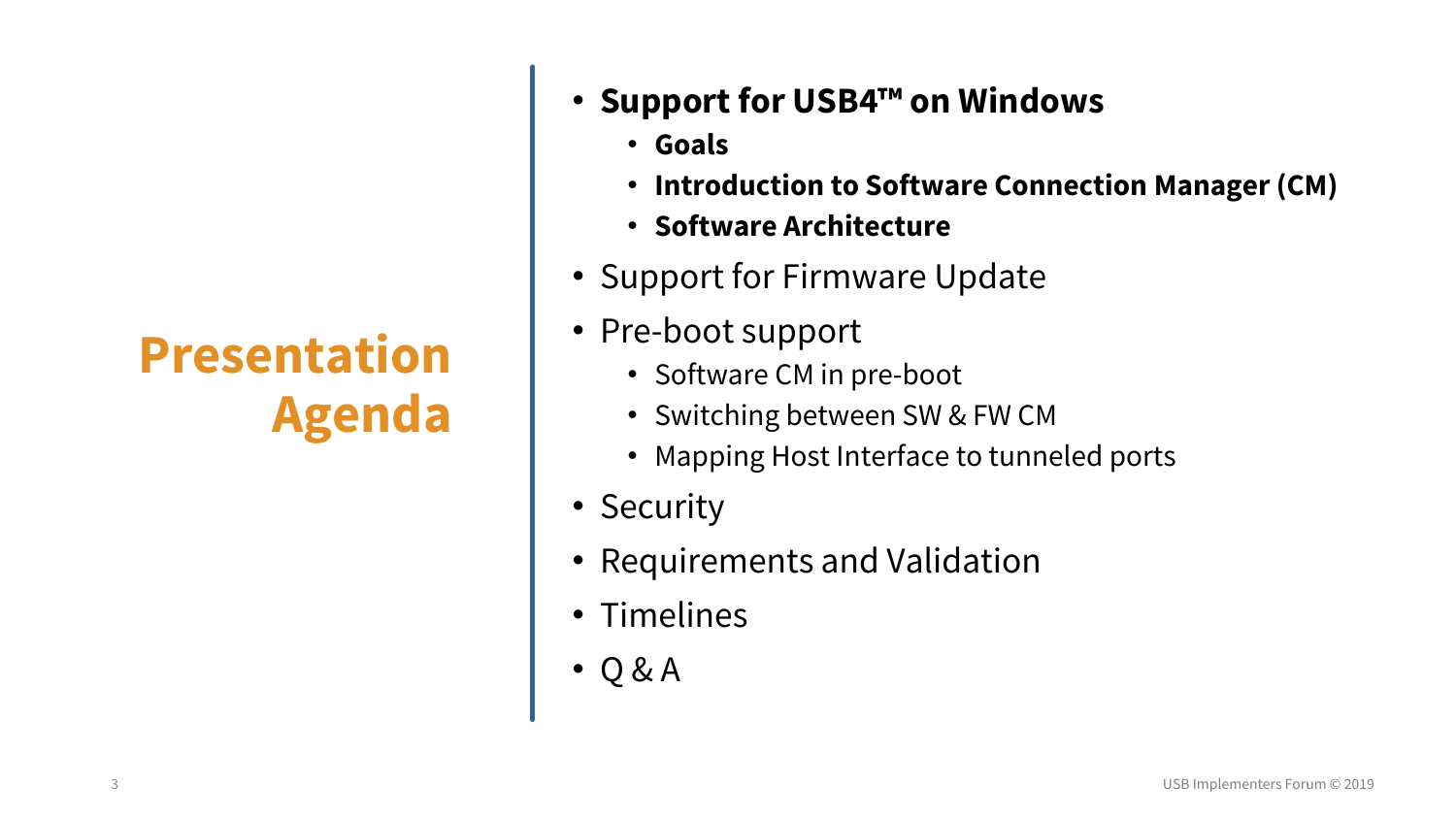# **Support for USB4™ on Windows**

- Goals
	- Software based connection manager on Windows
		- Avoid fragmentation with different FW based CM implementations in the market
	- Interoperability with all USB4 spec compliant host and device routers
	- Provide compatibility to existing Thunderbolt™ 3 peripherals
		- Thunderbolt 3 host routers will continue to use Firmware based connection manager
	- Support firmware update without requiring third-party software
	- Allow OS and User policies to manage the USB4 bandwidth among different devices/protocols
	- No changes required in USB class/client drivers, PCI function drivers or graphics drivers to work over USB4
	- Leverage IOMMU & DMA remapping for protection against physical DMA attacks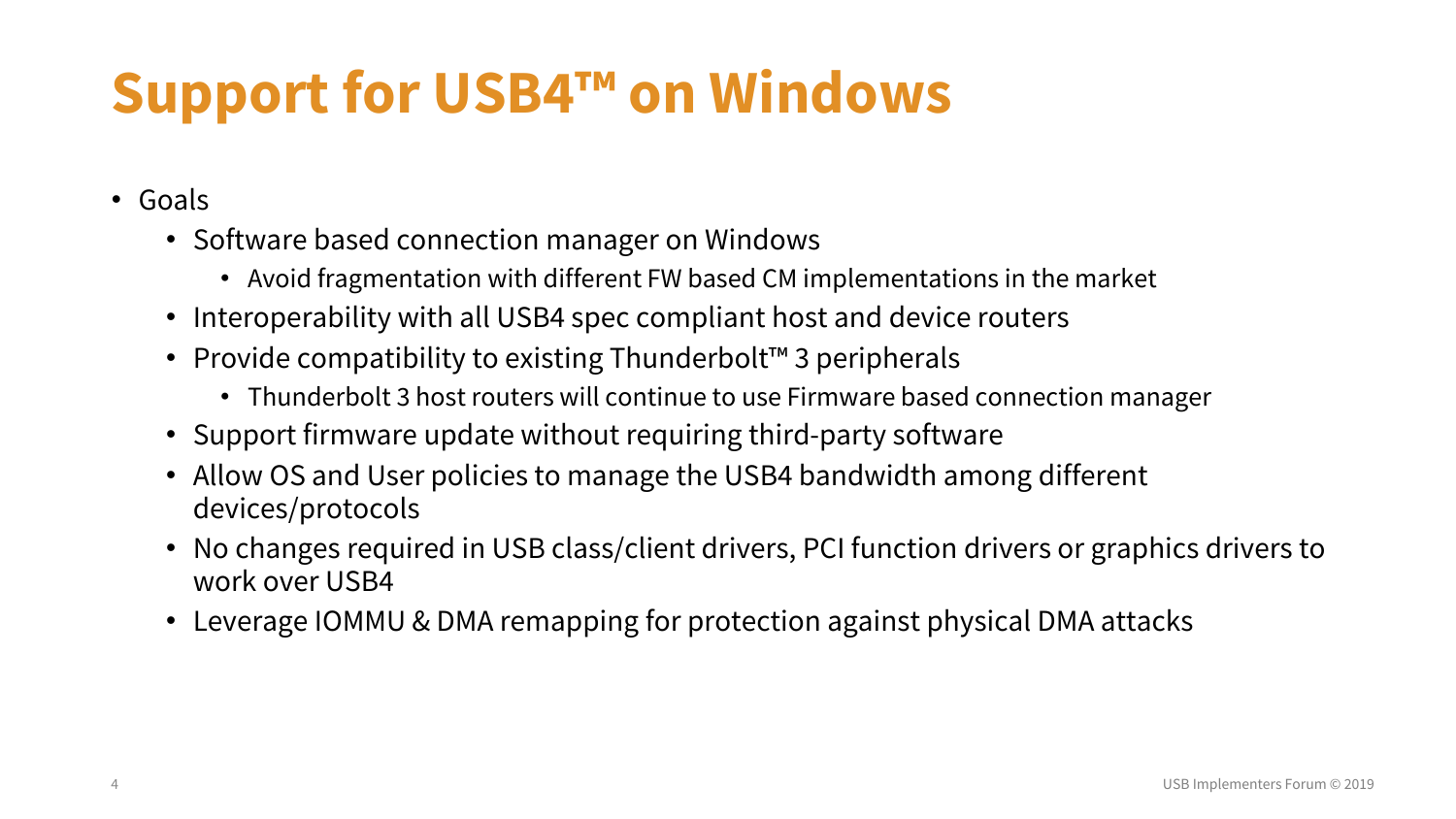#### **Software based Connection Manager in Windows**

- Advantages vs FW based CM
	- Avoid fragmentation
	- Better interoperability
	- Ease of update
	- Apply OS/User defined security policies
	- Bandwidth management
	- Power coordination among different protocol stacks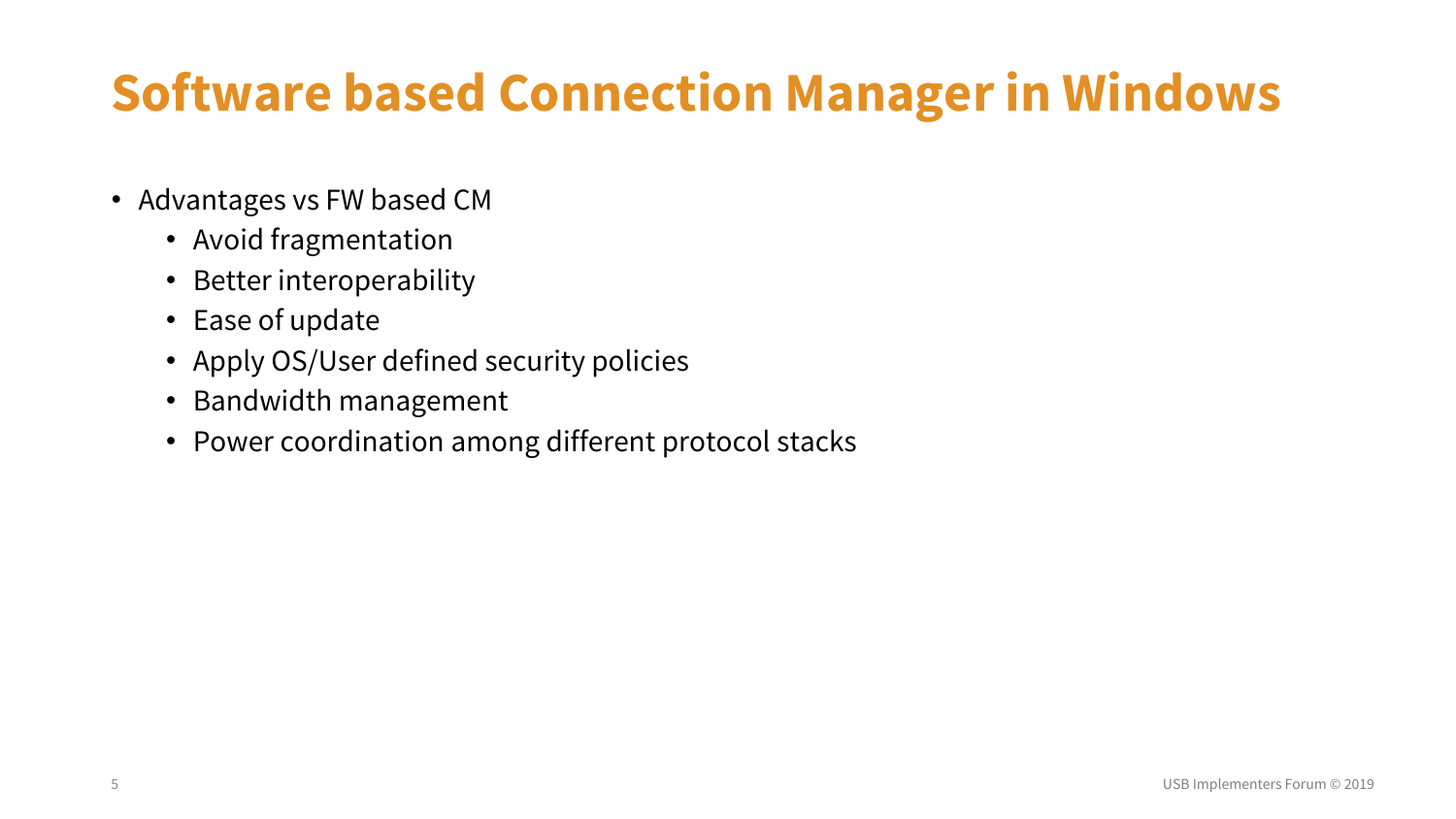# **Software Architecture**



- Windows SW CM = Host Router Driver (HRD) instance Device Router Driver (DRD) instance(s)
- HRD Manages the host interface, Provides hardware services to other DRDs
- DRD Manages an instance of device router
- Power dependencies to be met in software
	- During sleep/suspend
	- During resume
	- \_DSD/DVSEC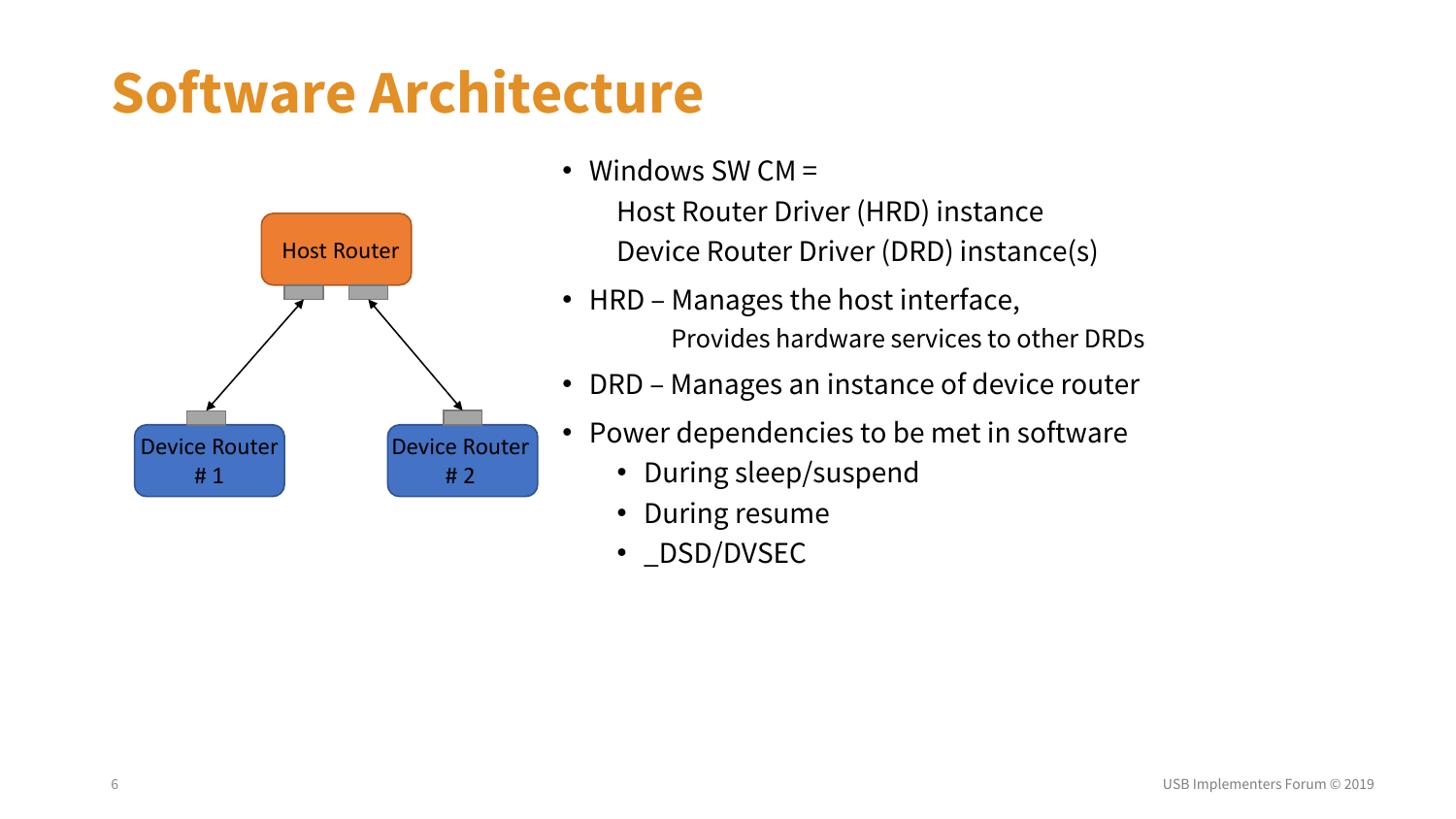- Support for USB4™ on Windows
	- Goals
	- Introduction to Software Connection Manager (CM)
	- Software Architecture

#### • **Support for Firmware Update**

- Pre-boot support
	- Software CM in pre-boot
	- Switching between SW & FW CM
	- Mapping Host Interface to tunneled ports
- Security
- Requirements and Validation
- Timelines
- Q & A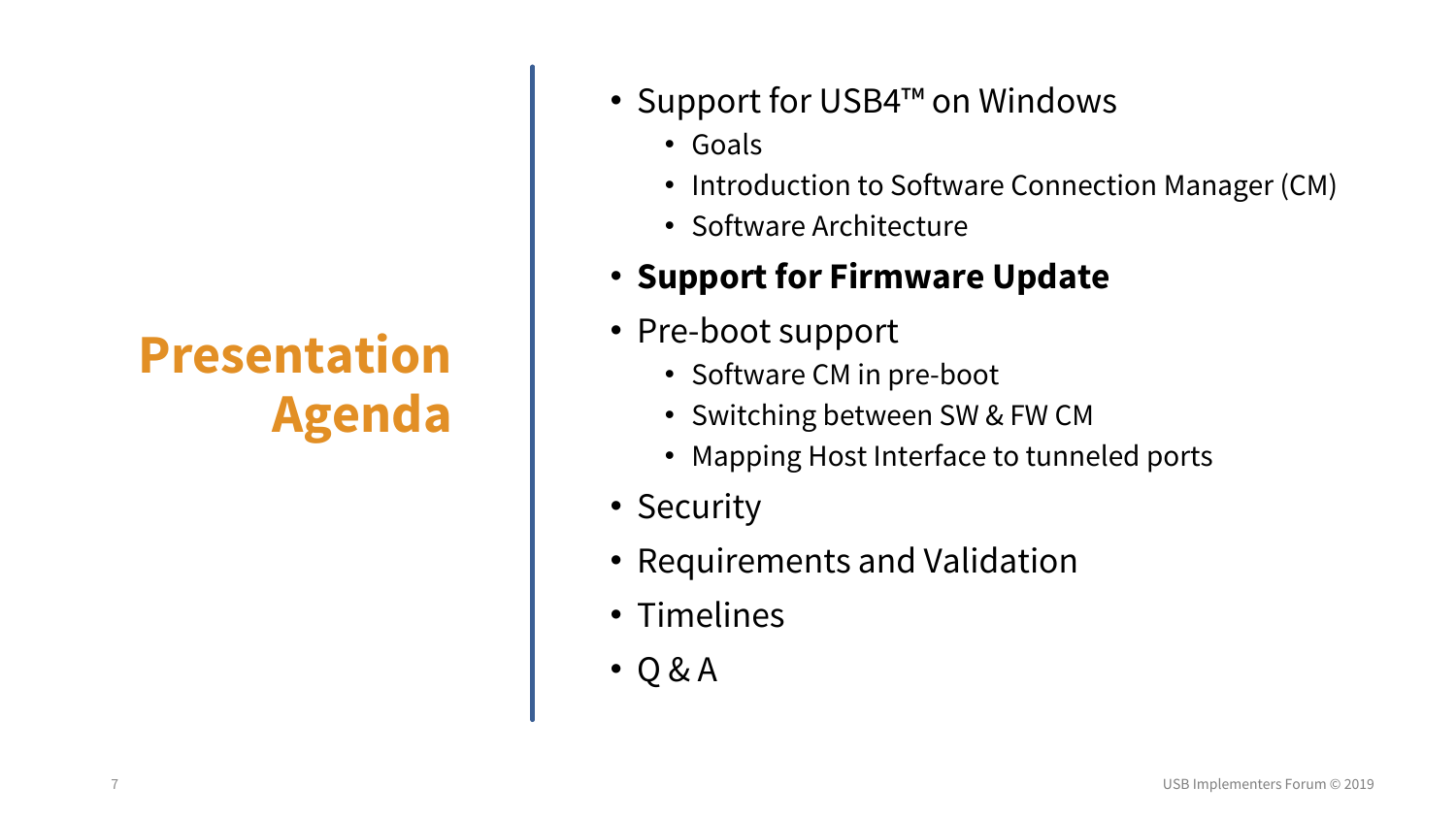# **Support for Firmware Update**

- **Goal:** Eliminate the need for third party software
- Firmware payload published as Extension INFs through Windows Update
- **Protocol**
	- USB3 channel will use Component Firmware Update [\(CFU\)](https://github.com/microsoft/CFU)
		- <https://github.com/microsoft/CFU>
	- USB4 In Progress
		- USB4 defined exchanges or CFU

#### • **Host Routers**

- UEFI based capsule updates for integrated host routers
- Inbox supported mechanism (USB4™ channel only described below)

#### • **Device Routers**

- USB3 channel targeted at the integrated USB hub
	- Works in USB3/ Thunderbolt™ 3 modes as well
- Native USB4 channel targeted at the device router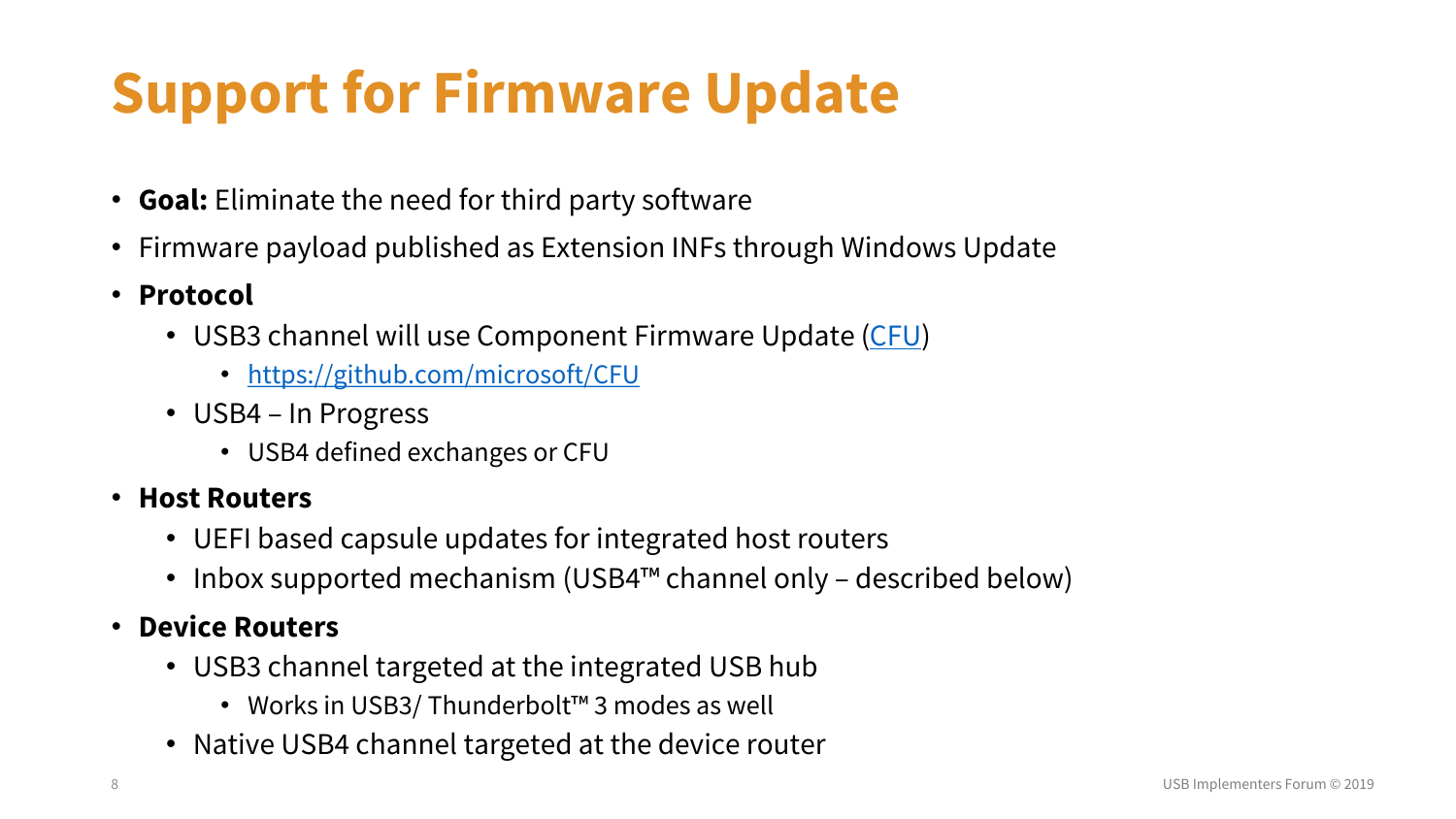- Support for USB4™ on Windows
	- Goals
	- Introduction to Software Connection Manager (CM)
	- Software Architecture
- Support for Firmware Update
- **Pre-boot support**
	- **Software CM in pre-boot**
	- **Switching between SW & FW CM**
	- **Mapping Host Interface to tunneled ports**
- Security
- Requirements and Validation
- Timelines
- Q & A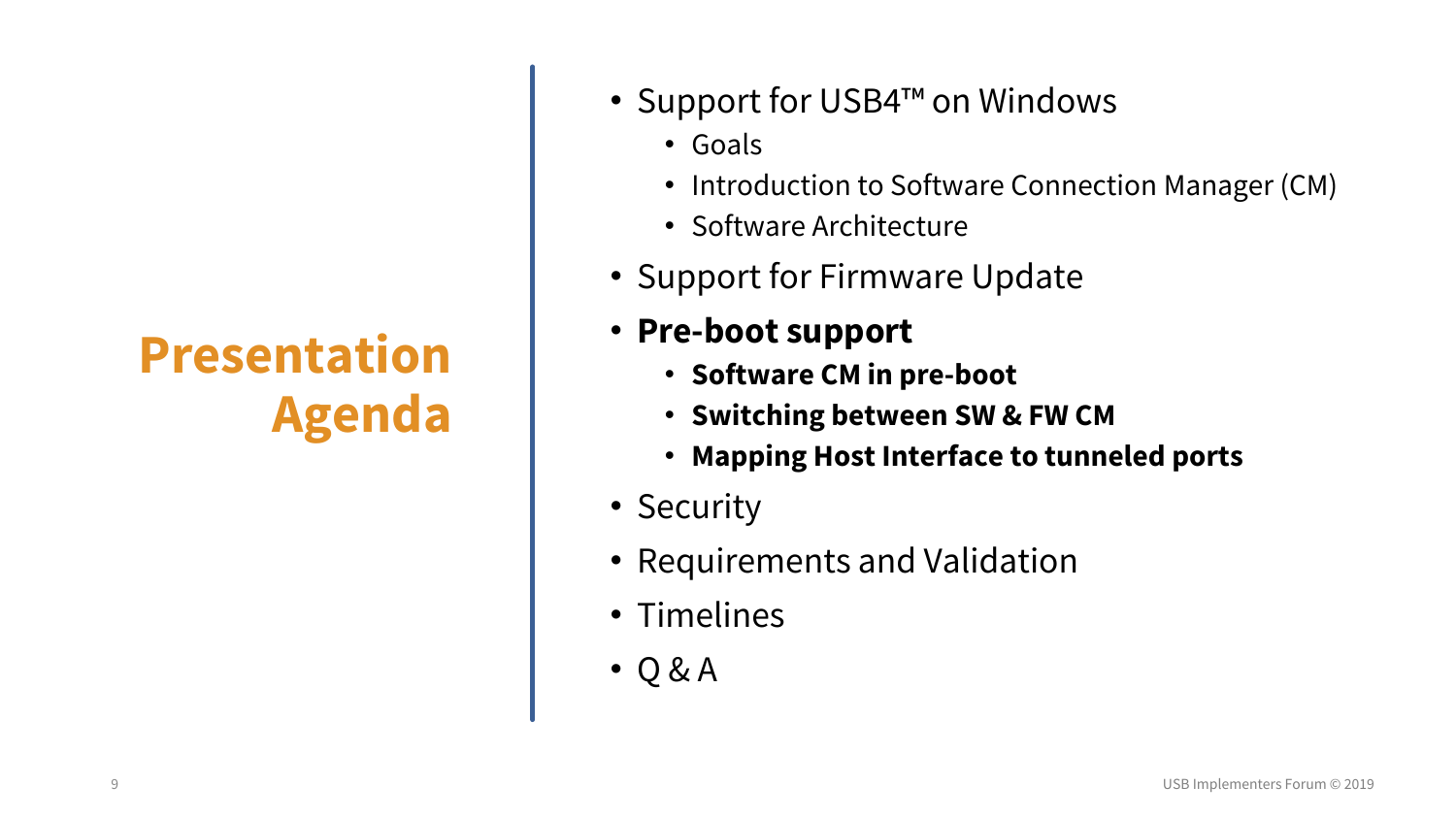# **SW based CM in pre-boot environment**

- Executed in DXE phase. Loads prior to UEFI native protocol drivers.
	- No SMI triggered entry points.
	- Fixed execution time
	- First come first serve BW allocation scheme
- Capabilities
	- Will support USB, PCI & DP tunneling and Thunderbolt™ 3 peripherals
	- No support for USB4™ power management, hot plug & xDomain communication
- Hand-off
	- HW state is preserved during BIOS to OS hand-off of CM No metadata is passed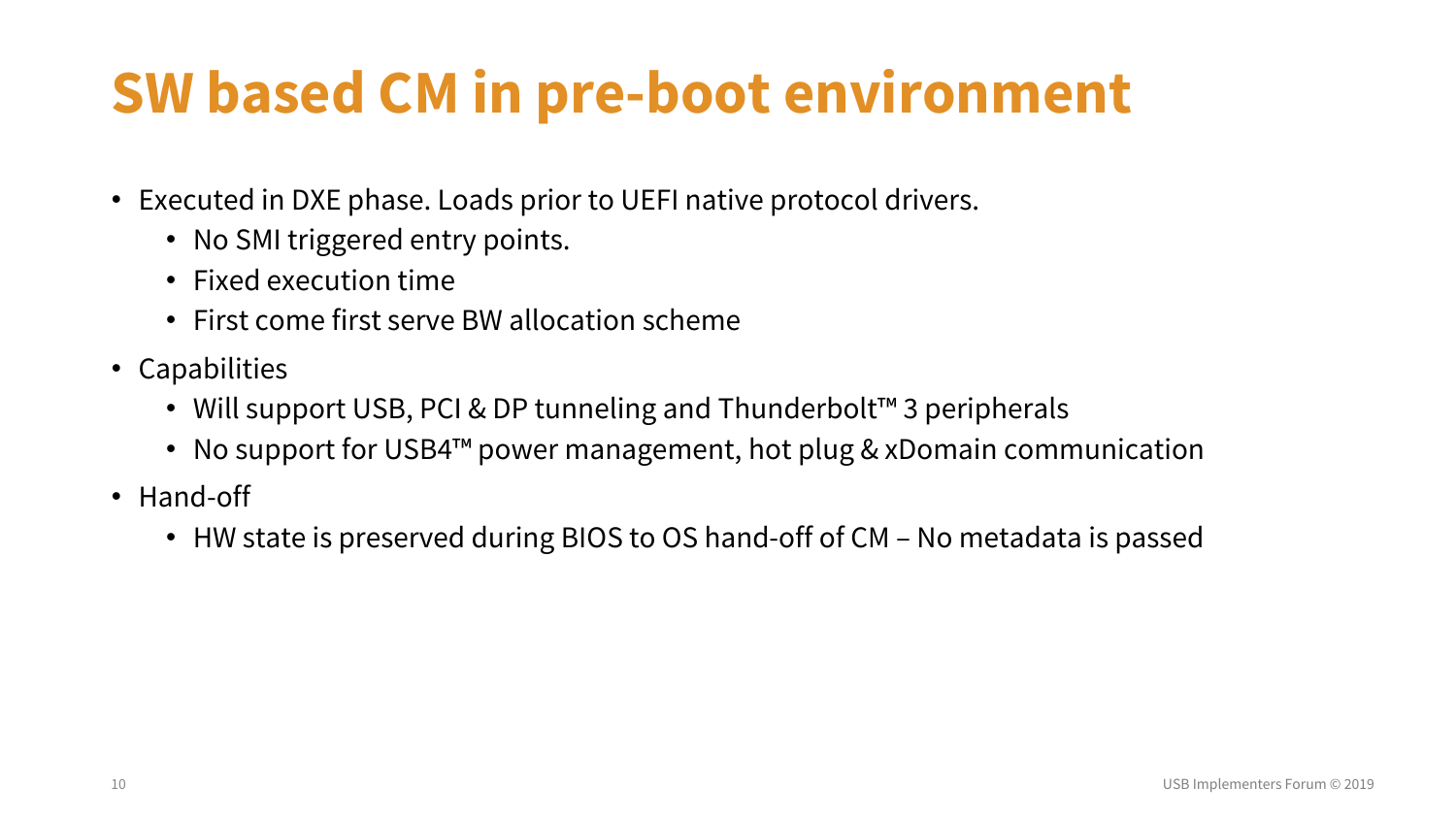# **Switching between SW & FW CM**

- Need to support FW CM for Legacy OS
- New BIOS-OS handshake to be defined in ACPI to allow auto switch between SW & FW CM
	- OS to use this handshake to indicate support for SW CM
- Switching is an expensive operation and is expected only during an OS upgrade/downgrade scenario
- Platform may choose to not give control to requesting OS, resulting in FW mode only

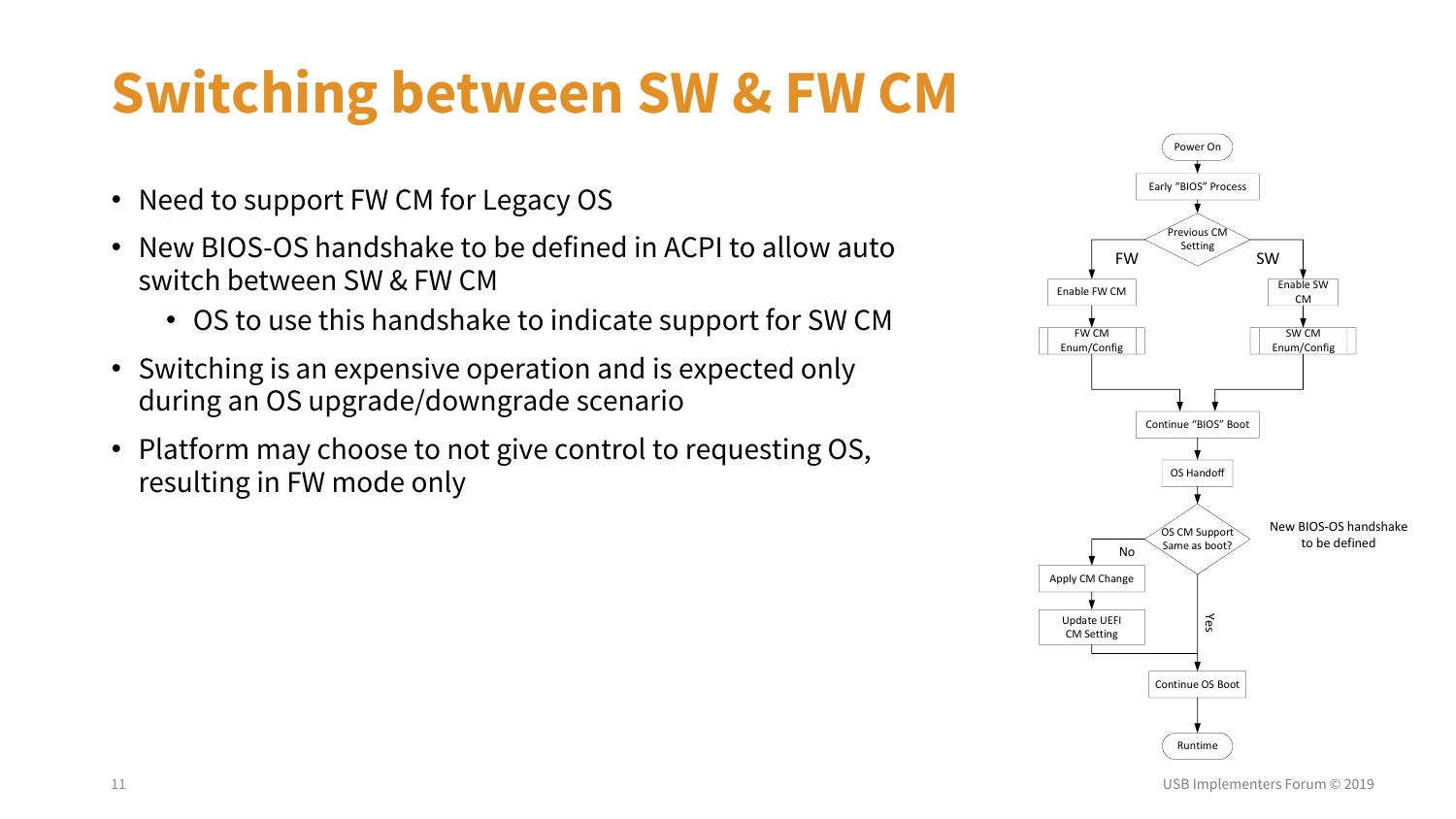# **Mapping Host interface to tunneled ports**

- Use the \_DSD (Device Specific Data) as defined by ACPI with the Device Properties UUID for defining the mapping properties of tunneled ports
- Required to establish power relation between Host Interface and the tunneled ports that it controls
- PCIe DVSEC (Designated Vendor specific capability) will be used instead of \_DSD for defining this mapping on add-in USB4 cards.

```
//_DSD sample (Subject to change)
Scope (\setminus SB.PCI0)
{
    Device (NHI0) { } //Host interface instance
    Device (DSB0) //Tunneled PCIe port instance
    {
        Name ( DSD, Package () {
            ToUUID("daffd814-6eba-4d8c-8a91-bc9bbf4aa301"), //Device Properties UUID 
            Package () {
                Package () { "usb4-host-interface", \ SB.PCI0.NHI0 },
                Package () { "usb4-port-number", PortInstance#},
             }
        })
    }
    Device (…) //Potentially extend to DP and USB tunneled ports 
    {
        Name ( DSD, Package () {
            ToUUID("daffd814-6eba-4d8c-8a91-bc9bbf4aa301"), //Device Properties UUID 
            Package () {
                Package () { "usb4-host-interface", \ SB.PCI0.NHI0 },
                Package () { "usb4-port-number", PortInstance#},
             }
        })
    }
}
```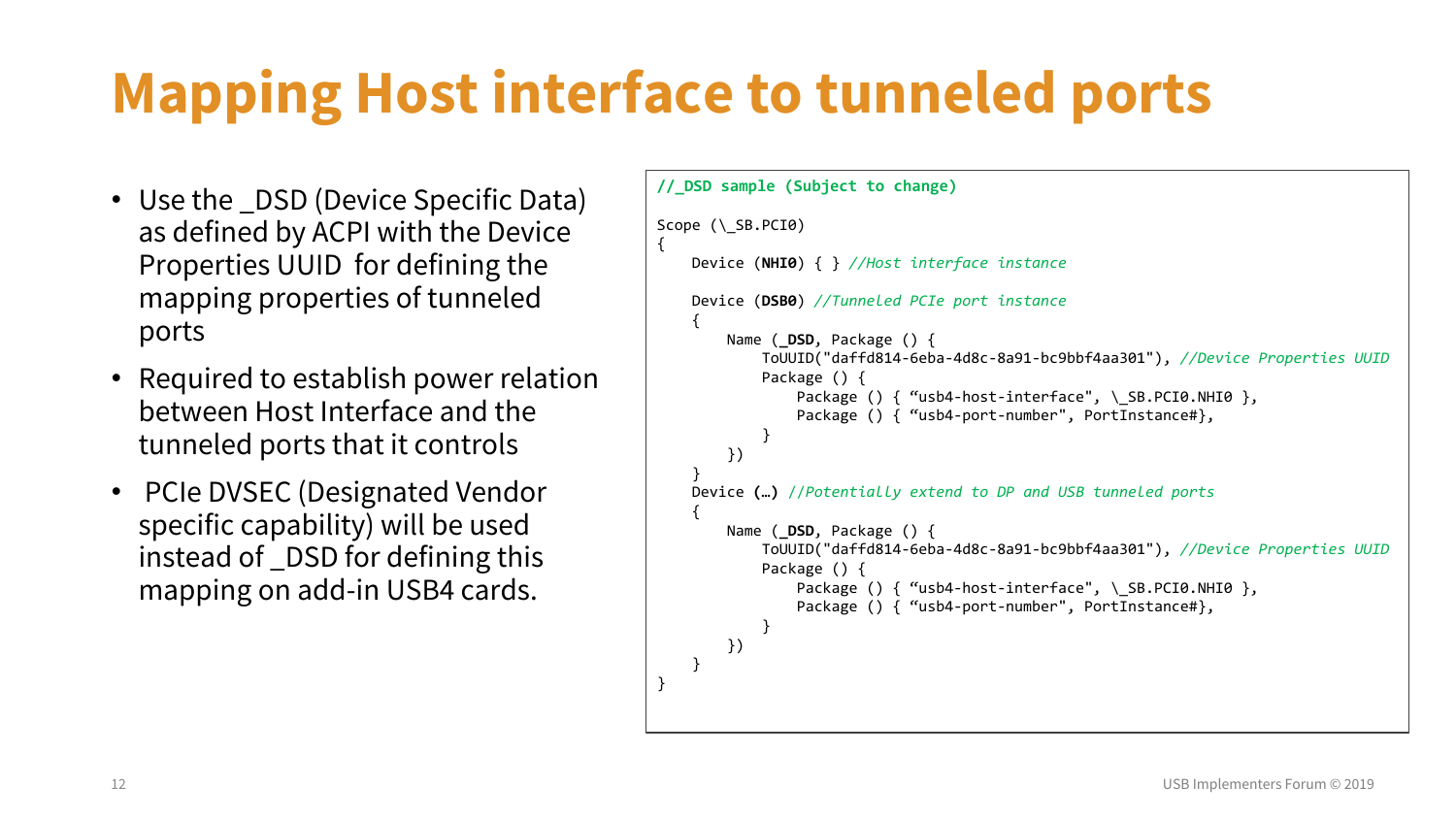- Support for USB4™ on Windows
	- Goals
	- Introduction to Software Connection Manager (CM)
	- Software Architecture
- Support for Firmware Update
- Pre-boot support
	- Software CM in pre-boot
	- Switching between SW & FW CM
	- Mapping Host Interface to tunneled ports
- **Security**
- Requirements and Validation
- Timelines
- Q & A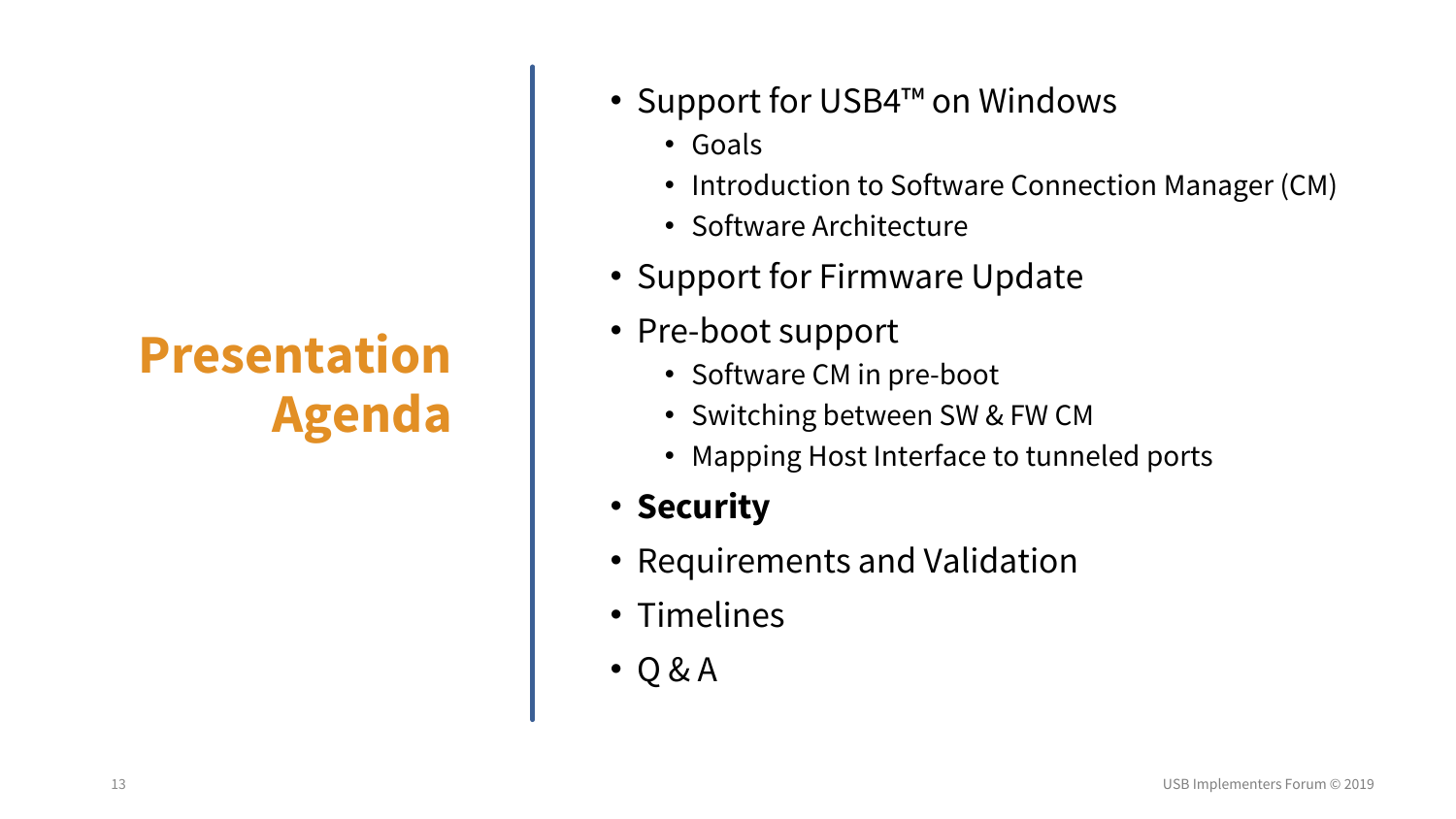

- Microsoft and Intel support "Kernel DMA protection" feature on the latest Thunderbolt<sup>™</sup> 3 enabled systems.
	- This feature leverages the IOMMU & DMA remapping to sandbox external devices.
	- DMA remapping provides hardware support for isolation of device accesses to system memory.
	- Will apply for systems that turn on PCI tunneling
- Intel platforms also enable Pre-boot DMAr support for end-to-end protection in BIOS and OS.
- Plan to extend this feature for USB4™ enabled systems
	- Option for end user to disable PCI tunneling through a BIOS/platform setting that will be communicated to OS.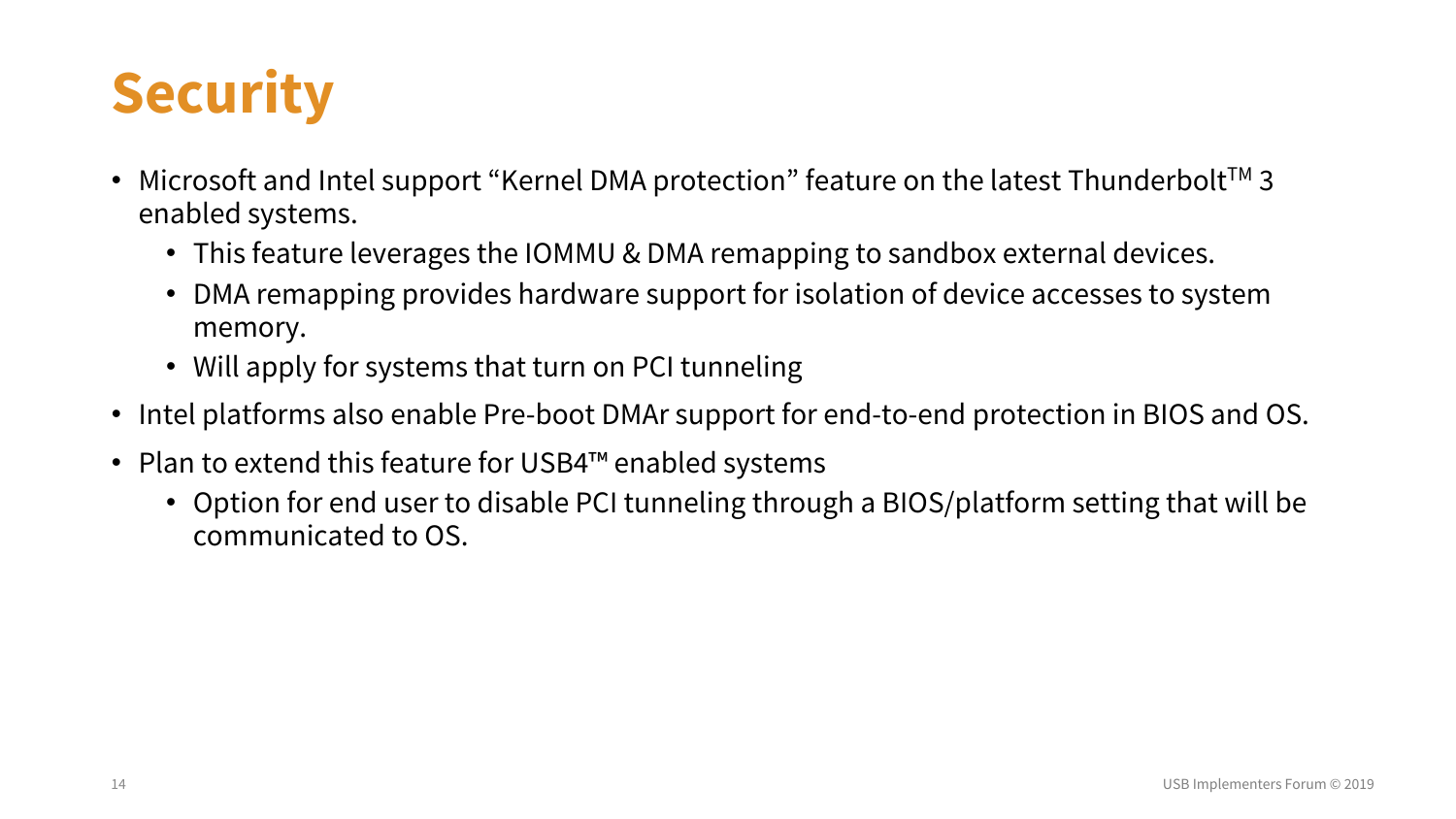- Support for USB4™ on Windows
	- Goals
	- Introduction to Software Connection Manager (CM)
	- Software Architecture
- Support for Firmware Update
- Pre-boot support
	- Software CM in pre-boot
	- Switching between SW & FW CM
	- Mapping Host Interface to tunneled ports
- Security
- **Requirements and Validation**
- Timelines
- Q & A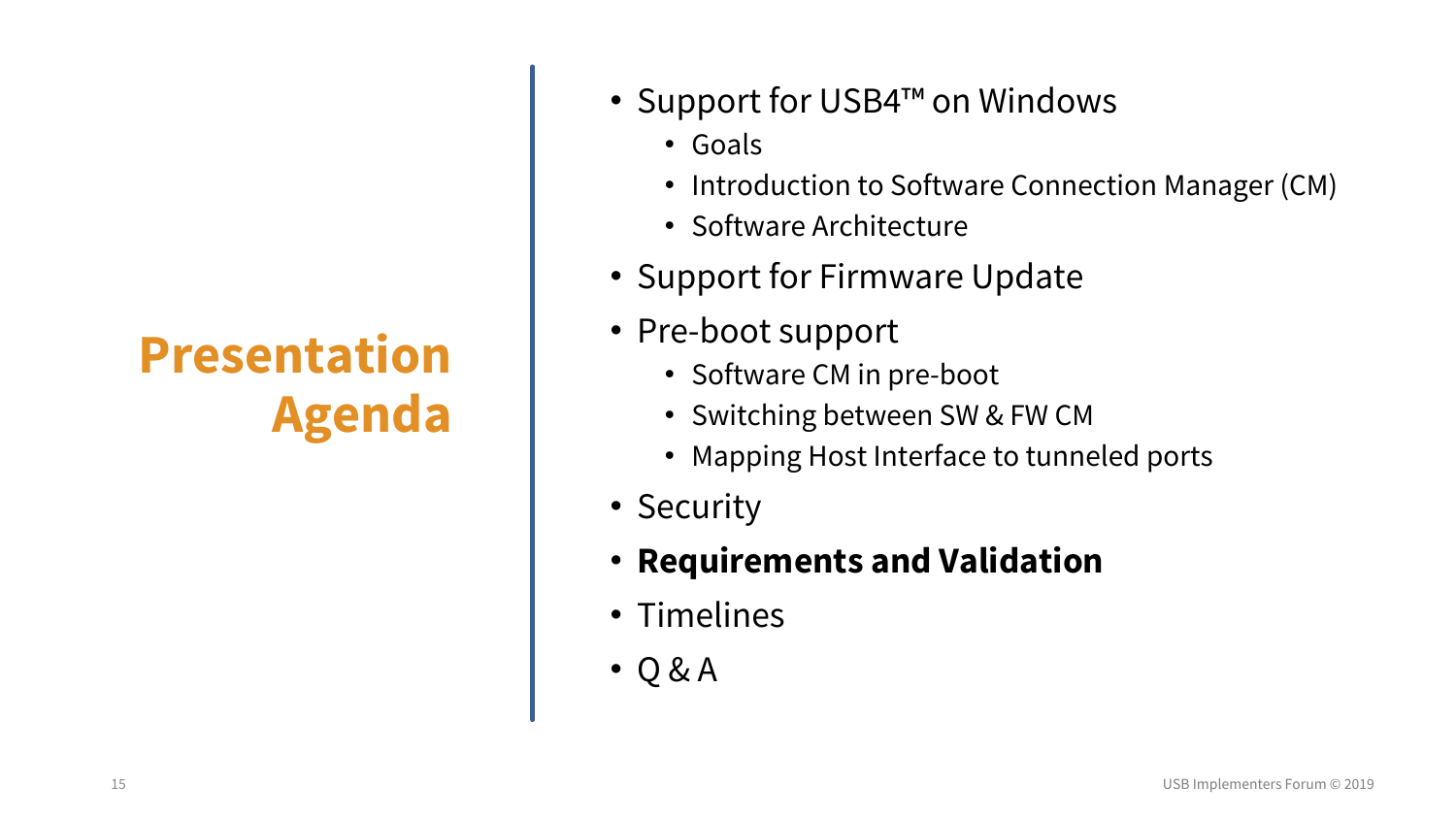# **Windows Certification Requirements**

- Goals
	- Consistent and reliable user experience with USB4™ hosts and peripherals
	- Windows platforms support the full USB4 feature set by default
		- Requires features that may be optional in the specification
	- System integration is consistent with the Windows SW CM Architecture
- Timeline
	- Published in preview (more coming in November)
	- 6+ months of review
	- Enforcement will align with the release of the USB4 SW CM in the OS
- Requirements
	- <https://aka.ms/ProposedReqs>
	- [Microsoft Collaborate partner portal](https://docs.microsoft.com/en-us/collaborate/)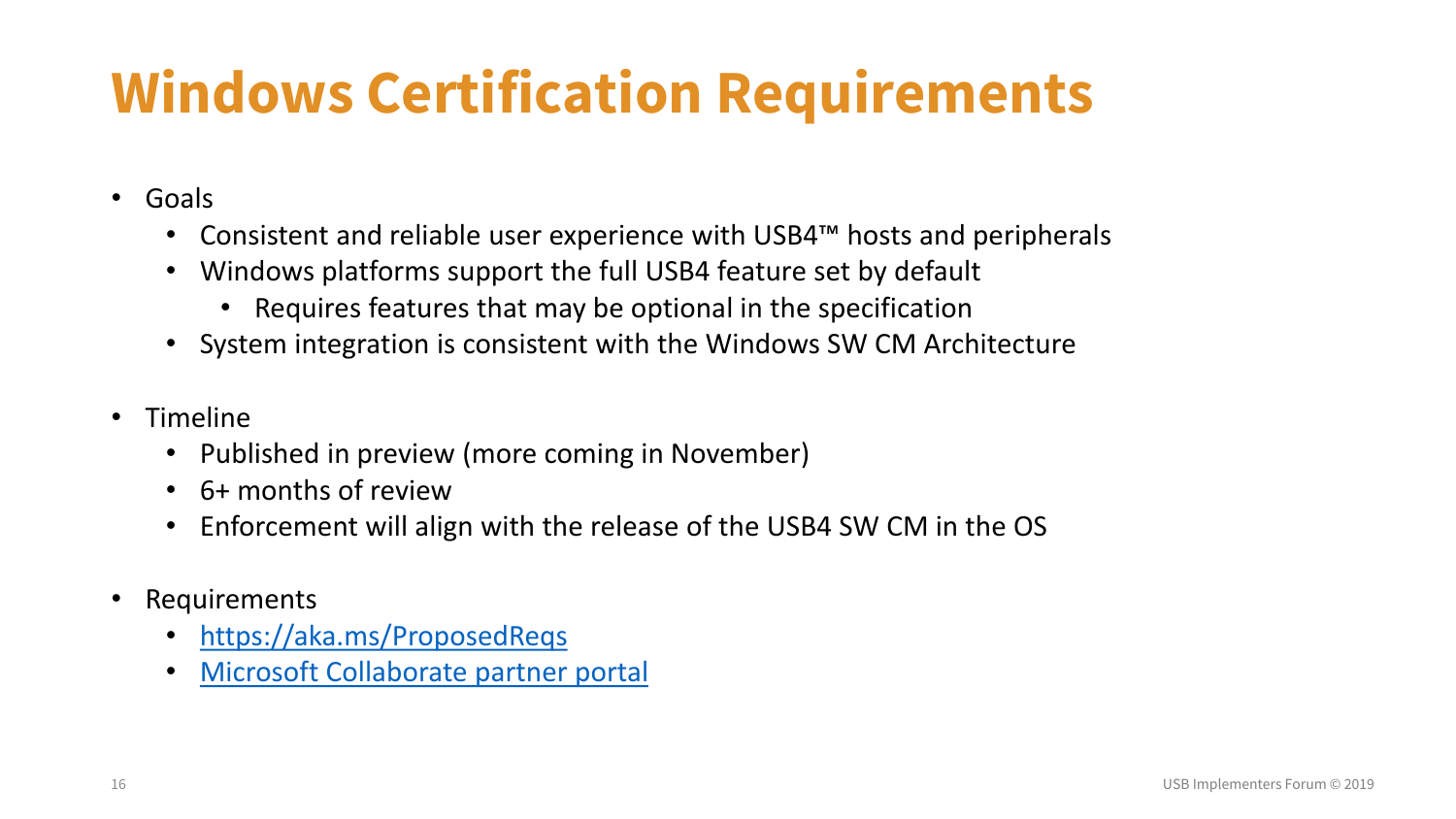# **Windows Certification Requirements (Continued)**

- PCIe Tunneling
- DisplayPort Alt-mode
- Thunderbolt™ 3 Compatibility
- Uniform Port Capabilities
- D3 Cold Support
- Kernel DMA Protection
- \_DSD or DVSEC
- BIOS Handoff
- Host Router Reset Support
- Flattening Portal Bridge (FPB)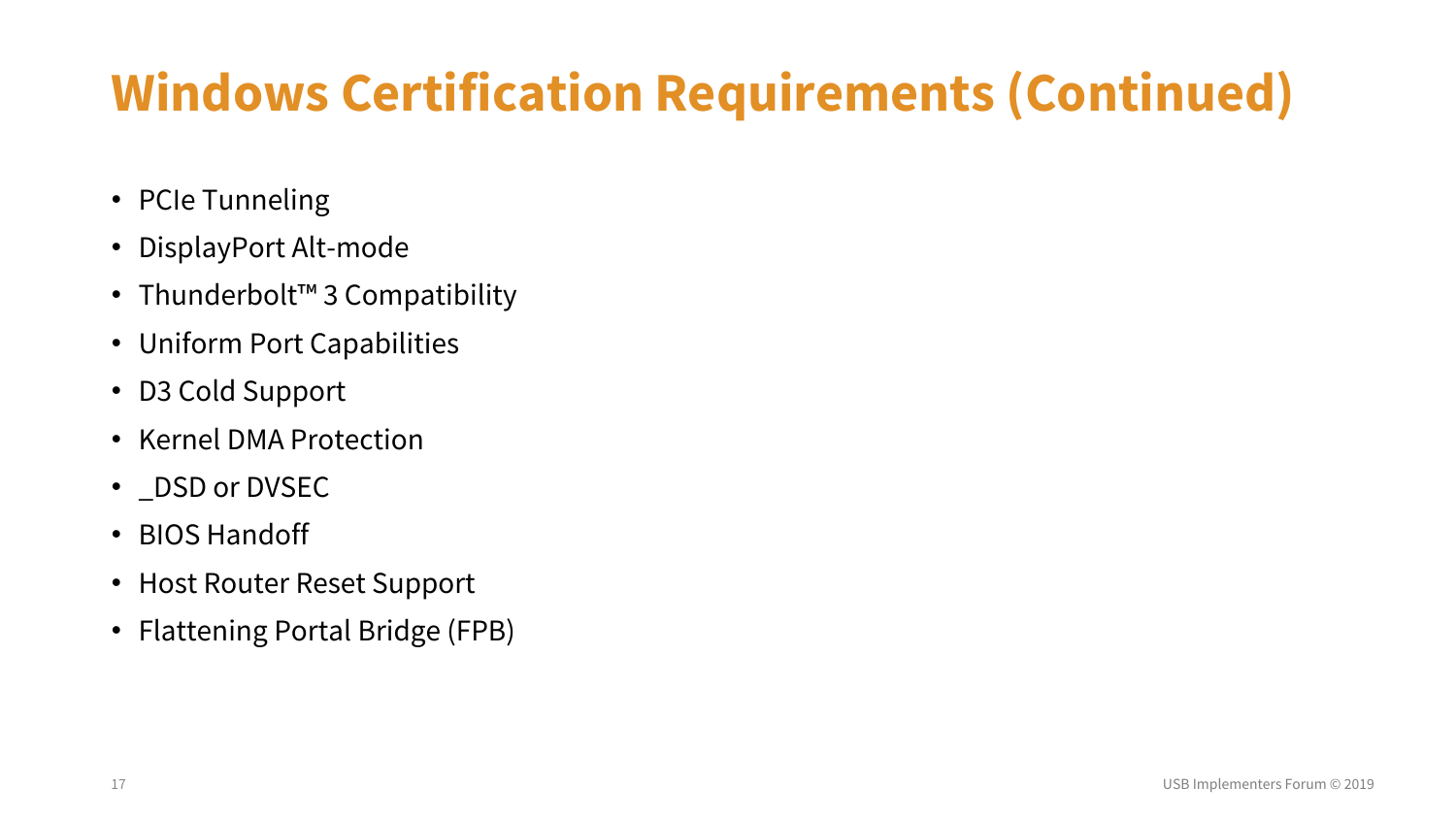# **Validation tools from Microsoft**

#### **USB4™ Switch**

- 1:2 programmable switch
- Supports USB4, Thunderbolt™ 3 , USB3, PD, and Alt-Modes
- Integrates with HLK and other test tools and scripts
- Automates connect/disconnect, for stress testing, switching peripherals, etc.



<https://aka.ms/USB4Switch>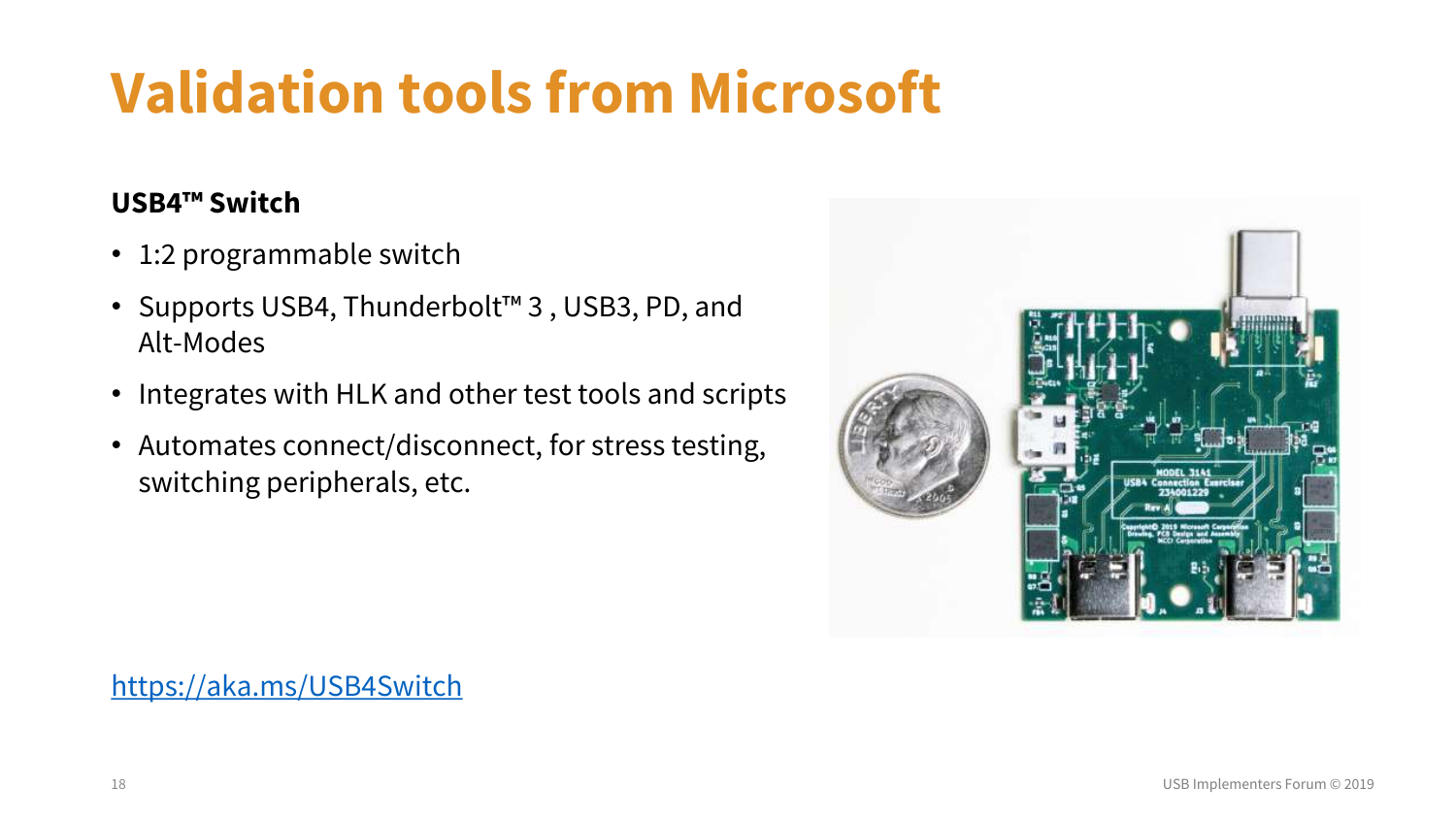- Support for USB4™ on Windows
	- Goals
	- Introduction to Software Connection Manager (CM)
	- Software Architecture
- Support for Firmware Update
- Pre-boot support
	- Software CM in pre-boot
	- Switching between SW & FW CM
	- Mapping Host Interface to tunneled ports
- Security
- Requirements and Validation
- **Timelines**
- Q & A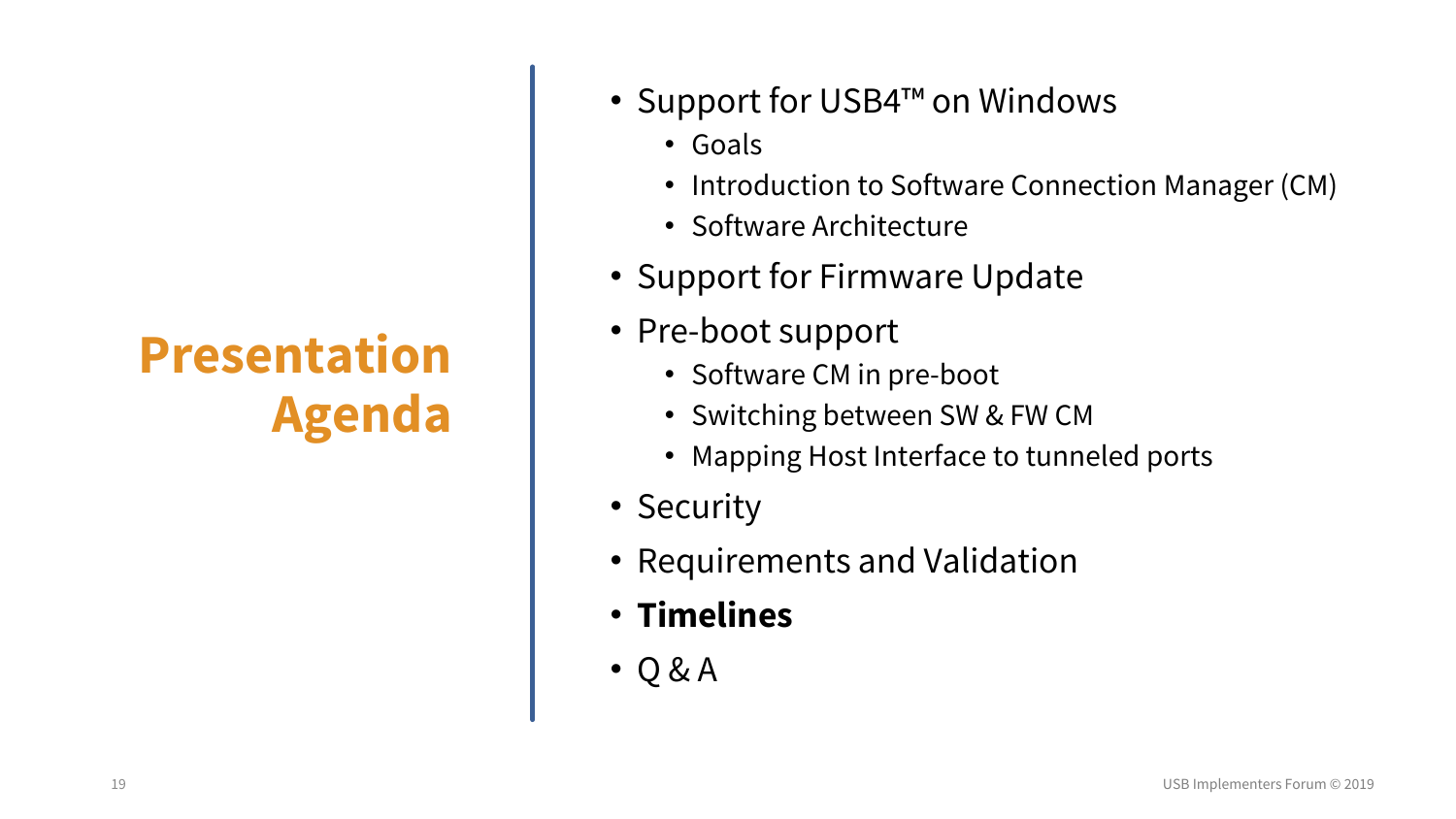# **Timelines**

- Certification Requirements preview batch 1 available now
- Certification Requirements preview batch 2 available October 2019
- Certification Requirements preview batch 3 available now
- Requirement review open through the first half of 2020
- SW CM Developer Preview available in the first half of 2020